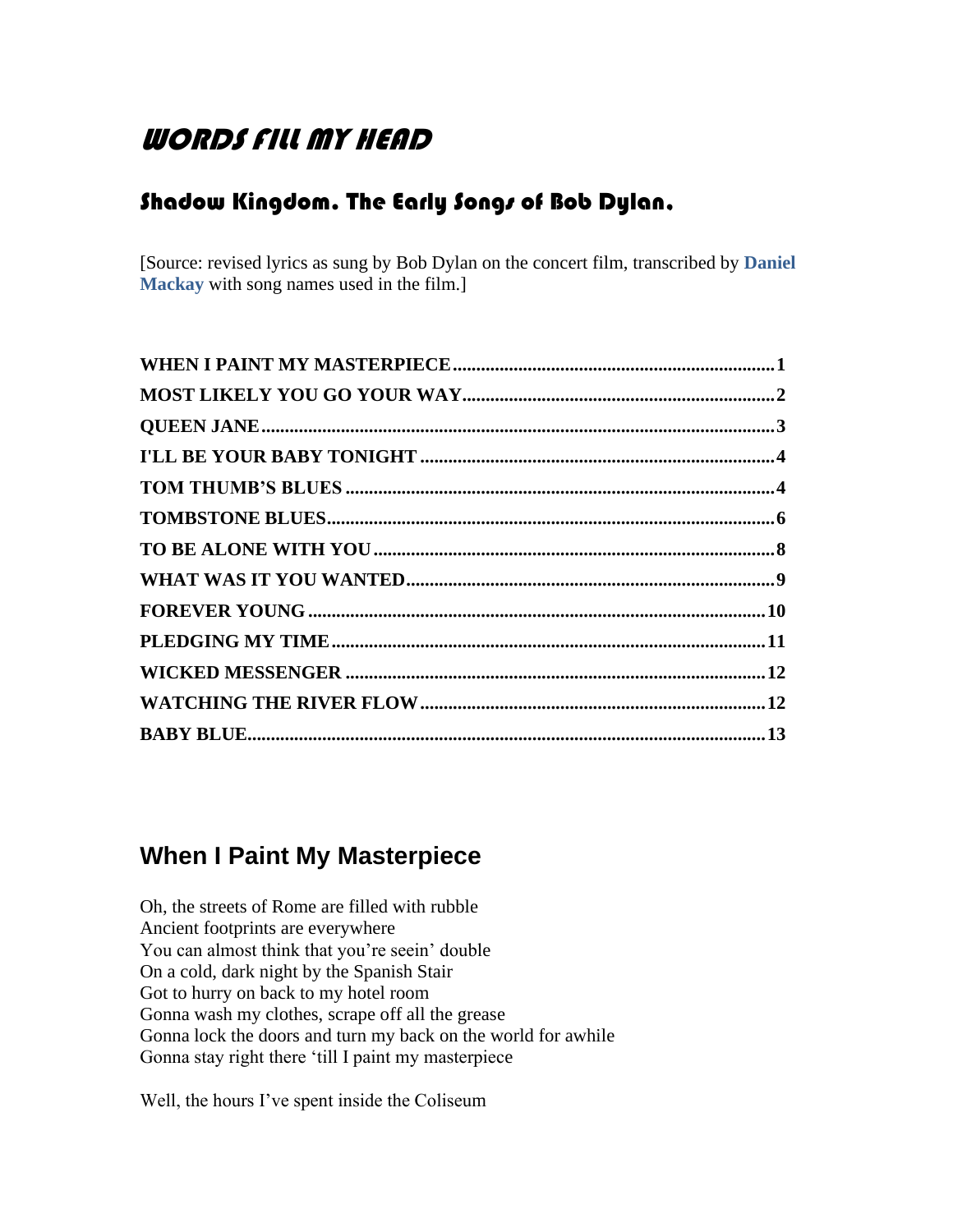Dodgin' lions with a mean and hungry look Those mighty kings of the jungle, I could hardly stand to see 'em I could see 'em comin', I could read their faces like a book Train wheels runnin' through the back of my memory When I ran on the hilltop followin' a pack of wild geese Someday, everything going to be different When I paint, when I paint my masterpiece

Sailin' round the world full of crimson and clover Sometime I feel just like my cup is runnin' over

I left Rome and I pulled into Brussels On a plane ride so bumpy that it made me ill Clergymen in uniform and young girls pullin' muscles Everyone was there to meet me comin' down the hill Newspapermen eatin' candy Had to be held back by big police Someday, everything is going to be beautiful When I paint my masterpiece

#### <span id="page-1-0"></span>**Most Likely You Go Your Way**

You say you love me You're thinkin' of me You know you could be wrong You say you told me that ya Wanna hold me but ya You know you're not that strong I can't do what I've done before I just can't beg you anymore I'm gonna let you pass I'll go last And then time will tell just who has fell And who's been left behind When you go your way and I go mine

You say you [garbled] And you don't deserve me You know sometimes you lie Say ya got some shakin' You're always breakin' but ya You know sometimes you lie I [garbled] get so hard to please You got me this time on your knees I'm gonna let you pass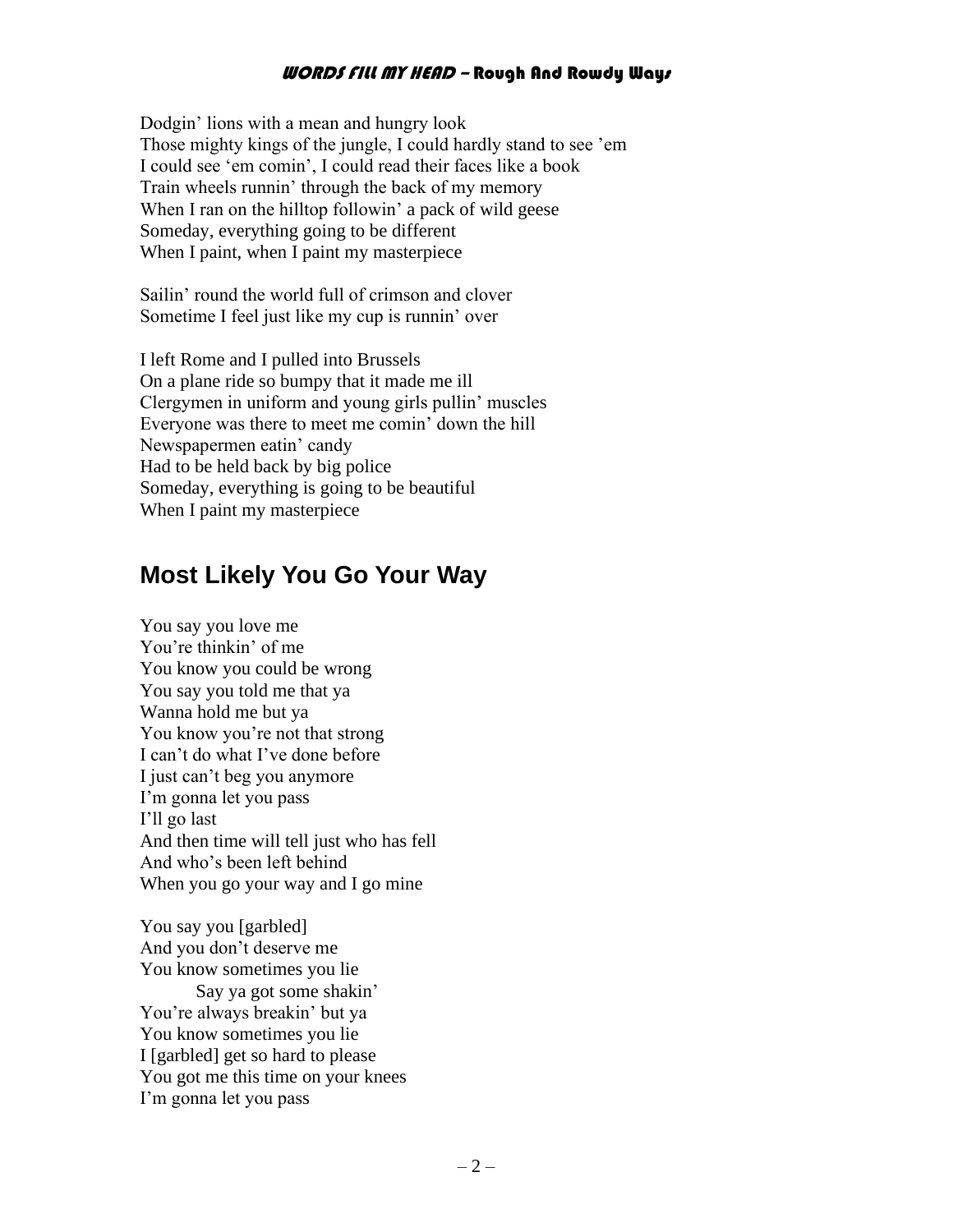Yes, and I'll go last And then time will tell just who has fell And who's been left behind When you go your way and I go mine

Well, the judge, he holds a grudge He's gonna call on you But he's badly built And he walks on stilts Watch out he don't fall on you

You say you're sorry For tellin' me stories That you know I believe are true Say ya got some other Other kind of lover And yes, I believe you do You say my kisses aren't like his I'm not gonna tell you this time why that is I'm just gonna let you pass Yes, and I'll go last And then time will tell just who has fell And who's been left behind When you go your way and I go mine

#### <span id="page-2-0"></span>**Queen Jane**

When your mother sent back all your invitations And your father to your sister he explains That you're tired of yourself and all of your creations Won't you come see me, Queen Jane? Won't you come see me, Queen Jane?

Now when all the flower ladies want back what they have lent you And the smell of their roses does not remain And all of your children start to resent you Won't you come see me, Queen Jane? Won't you come see me, Queen Jane?

When all the clowns that you have commissioned Have died in battle or in vain And you're sick of all this repetition Won't you come see me, Queen Jane? Won't you come see me, Queen Jane?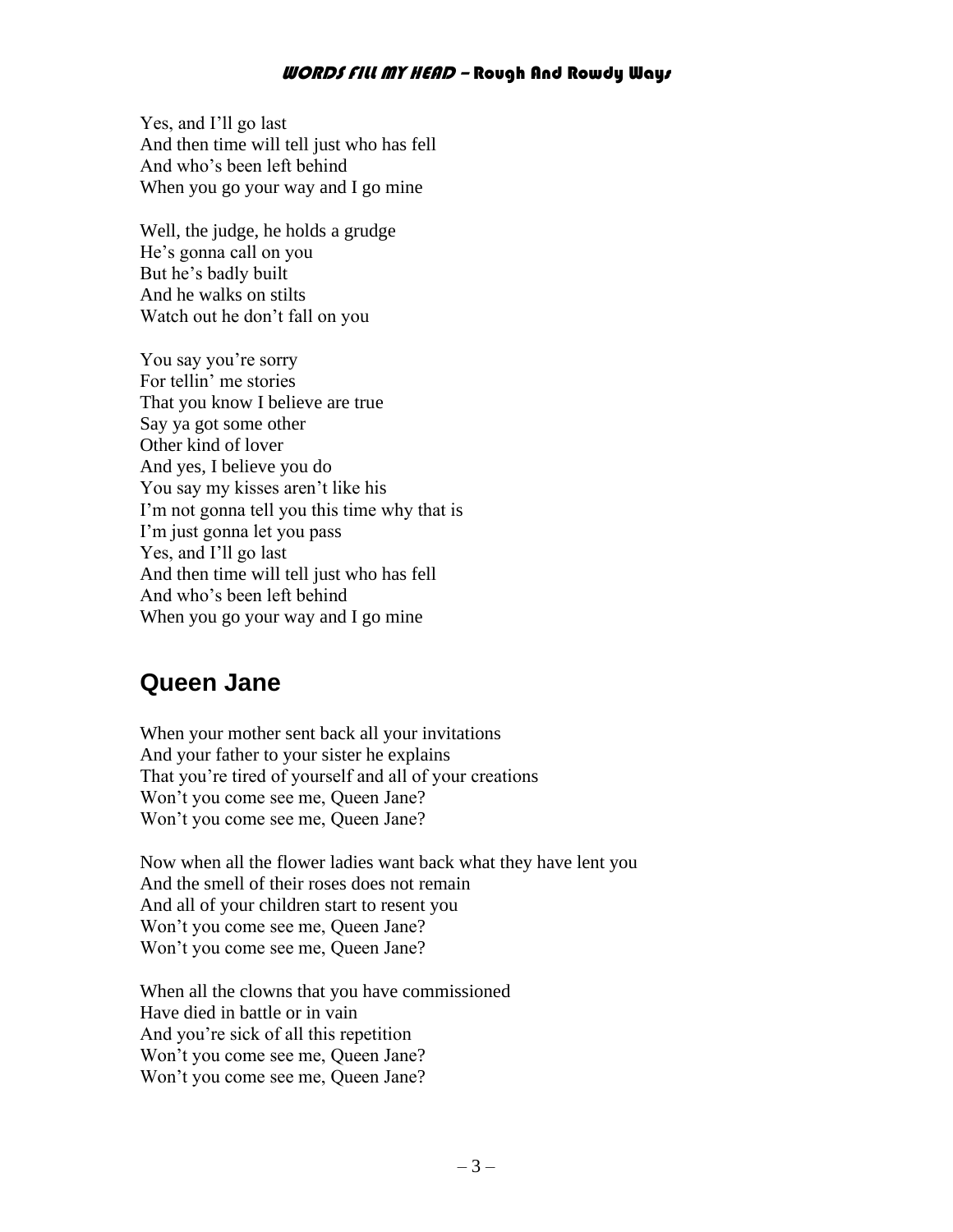Now when all of your advisers start to neglect you And you cannot convince them of your pain And ya want someone to protect you Won't you come see me, Queen Jane? Won't you come see me, Queen Jane?

When all the bandits that ya turn your other cheek to All lay down their bandanas and complain And ya want someone you don't have to speak to Won't you come see me, Queen Jane? Won't you come see me, Queen Jane?

## <span id="page-3-0"></span>**I'll Be Your Baby Tonight**

Shut the light, shut the door Don't have to worry anymore I'll be your baby tonight

Shut the light, shut the shade You don't have to be afraid I'll be your baby tonight

Well, that mockingbird is gonna sail away We're gonna let it That big, fat moon gonna shine like a spoon We're gonna let it And you won't regret it

Kick your shoes off, have no fear Bring that bottle over here I'll be your baby tonight

Well, that mockingbird gonna sail away We're gonna let it That big, fat moon gonna shine like a spoon We're gonna let it You won't regret it

Kick your shoes off, have no fear Bring that bottle over here I'll be your baby tonight

### <span id="page-3-1"></span>**Tom Thumb's Blues**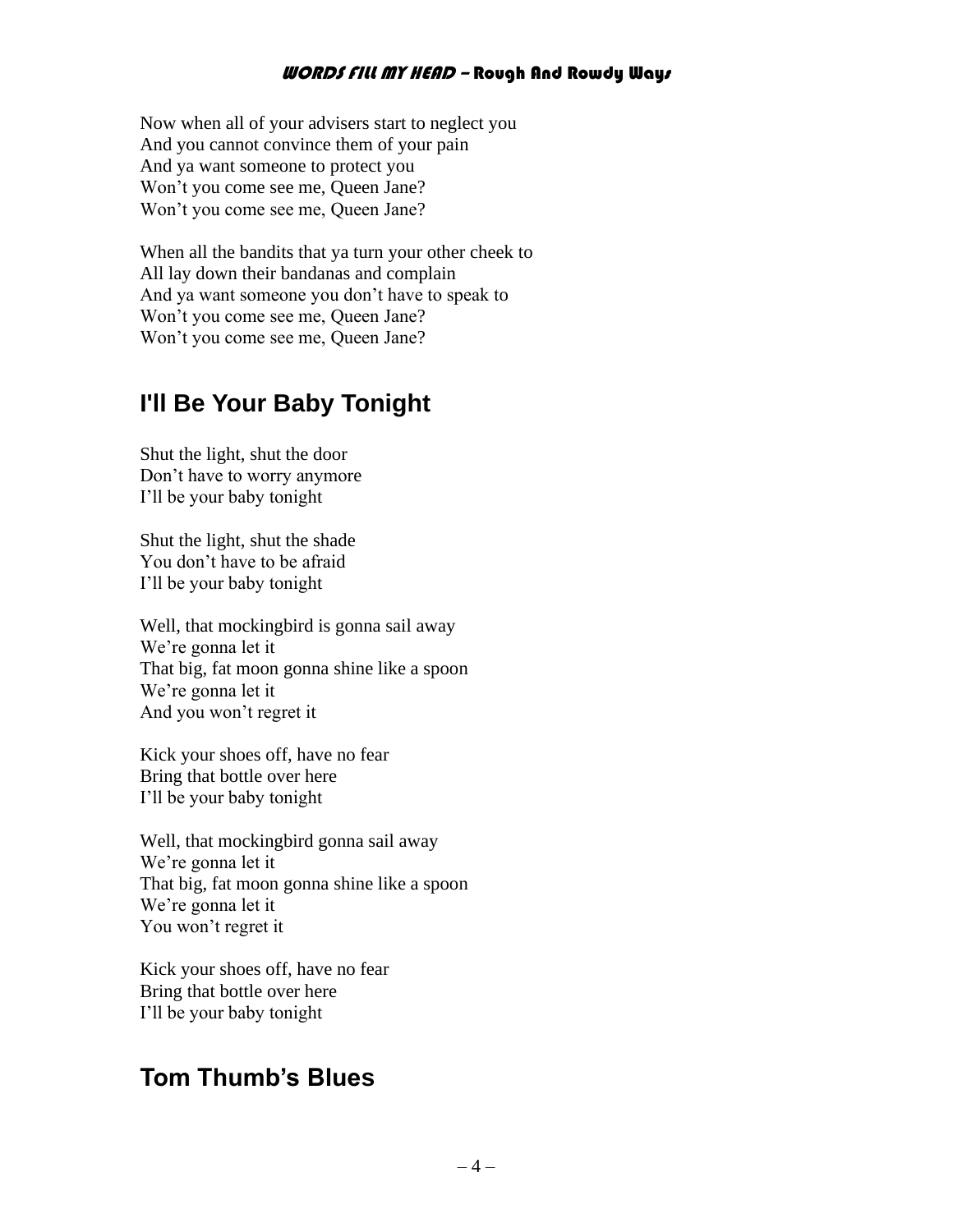When you're lost in the rain in Juarez And it's Eastertime too And your gravity fails Negativity don't pull ya through Don't put on any airs When you're down on Rue Morgue Avenue They got some hungry women there And they really make a mess outta you

If you see Saint Annie Please tell her thanks a lot I can't move too good My fingers all in a knot I don't have the strength To get up and take another shot And my best friend, the doctor Won't even tell me what it is I've got

Sweet Melinda Peasants call her the goddess of gloom She speaks good English Invites you up into her room And you're so kind And careful not to go to her too soon And she takes your voice And leaves you howlin' at the moon

Up on Housing Project Hill It's either fortune or fame You must pick one or the other Neither of them are what they claim If you're lookin' to get silly You better go back to from where you came Because the cops don't need you And man they expect the same

All the authorities They just stand around and boast How they blackmailed the sergeant-at-arms Gettin' up and leavin' his post And pickin' up Angel Who just arrived from the coast Who looked so fine at first But left lookin' just like a ghost

I started out on burgundy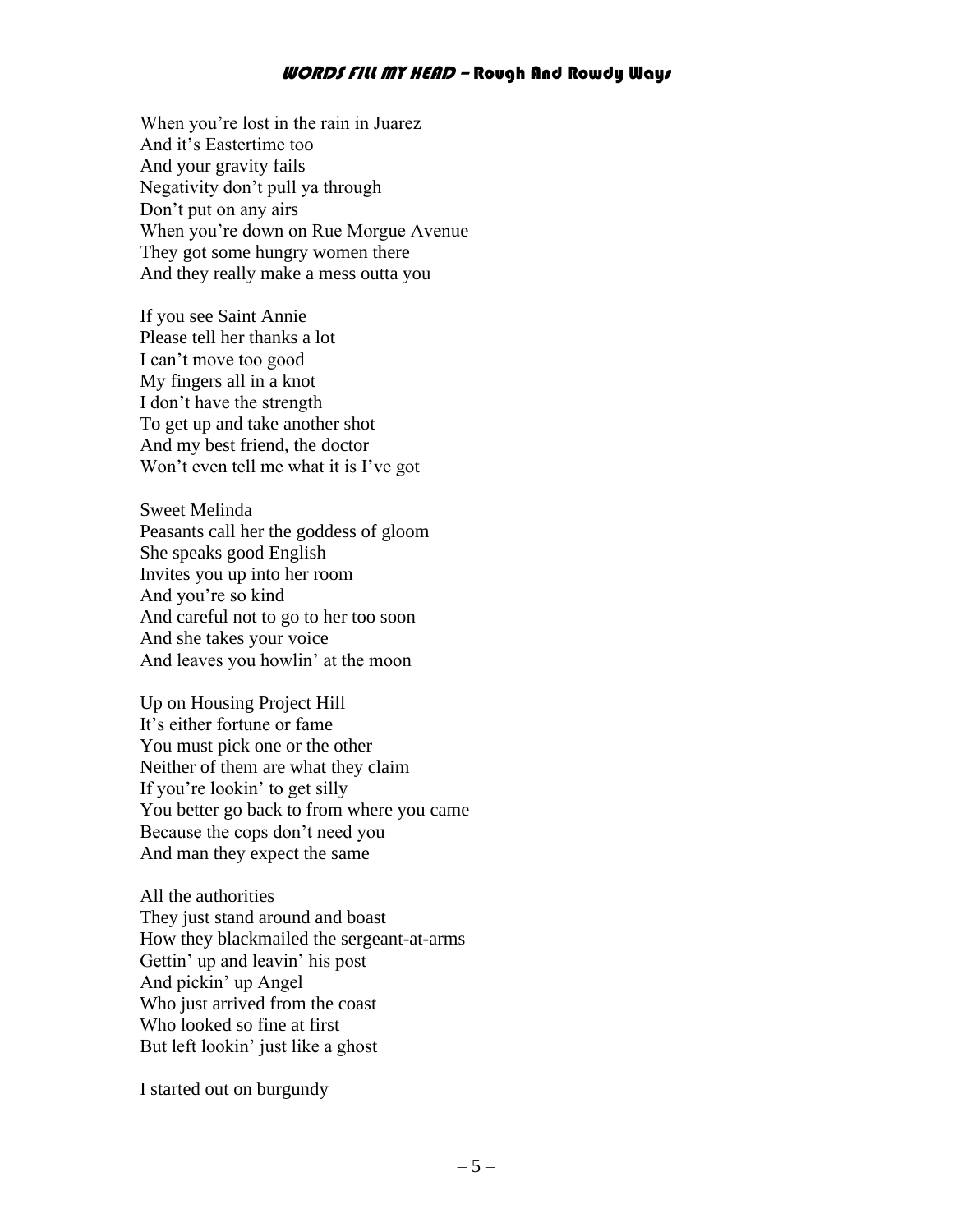But soon hit the harder stuff Everybody said they're right behind me When the game got rough But the joke was on me There was no one even there to call my bluff I'm goin' back to New York City I do believe I've had enough

### <span id="page-5-0"></span>**Tombstone Blues**

Well, the sweet pretty things are in bed now of course City fathers, they're trying to endorse The reincarnation of Paul Revere's horse But the town has no need to be nervous

The ghost of Belle Starr she hands down her wits To Jezebel the nun she violently knits A bald wig for Jack the Ripper who sits At the head of the chamber of commerce

Mama's in the fact'ry She ain't got no shoes Daddy's in the alley Lookin' for the fuse I'm in the kitchen With the tombstone blues

The hysterical bride in the penny arcade Screamin' she moans, "I've just been made" Sends for the doctor who pull down the shade Sayin', "My advice is not to let the boys in"

Now the medicine man comes and he shuffles inside He walks with a swagger and he says to the bride "Stop all this weeping, swallow your pride You won't die, it's not poison"

Mama's in the fact'ry She ain't got no shoes Daddy's in the alley Lookin' for the fuse I'm in the kitchen With the tombstone blues

John the Baptist after torturing a thief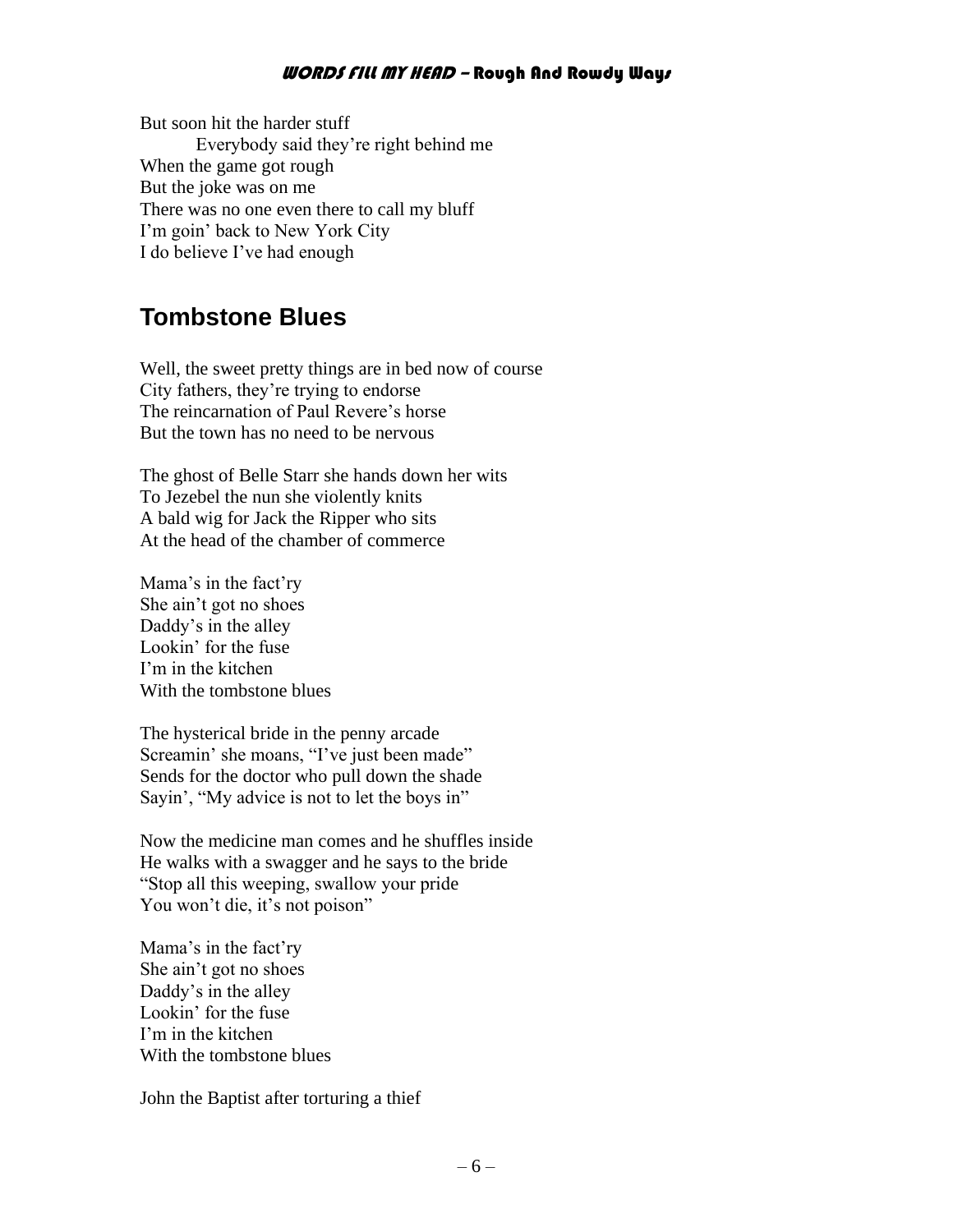Looks up at his hero the Commander-in-Chief Saying, "Tell me great hero, but please make it brief Is there a hole for me to get sick in?"

The Commander-in-Chief answers him while chasing a fly Saying, "Death to all those who would whimper and cry" And dropping a barbell he points to the sky Sayin', "The sun not yellow it's chicken"

Mama's in the fact'ry She ain't got no shoes Daddy's in the alley Lookin' for the fuse I'm in the kitchen With the tombstone blues

The geometry of innocent flesh on the bone Causes Galileo's math book to get thrown At Delilah who sits there worthlessly alone But the tears on her cheeks are from laughter

I wish I could give Brother Bill his great thrill I'd set him in chains at the top of the hill Send out for some pillars and Cecil B. DeMille He could die happily ever after

Mama's in the fact'ry She ain't got no shoes Daddy's in the alley Lookin' for the fuse I'm in the kitchen With the tombstone blues

Where Ma Rainey and Beethoven once unwrapped their bedroll Tuba players now rehearse around the flagpole And the National Bank at a profit sells road maps for the soul To the old folks home and the college

I wish I could write you a melody so plain That could hold you dear lady from goin' insane That could ease you and cool you and cease the pain Of your useless and pointless knowledge

Mama's in the fact'ry She ain't got no shoes Daddy's in the alley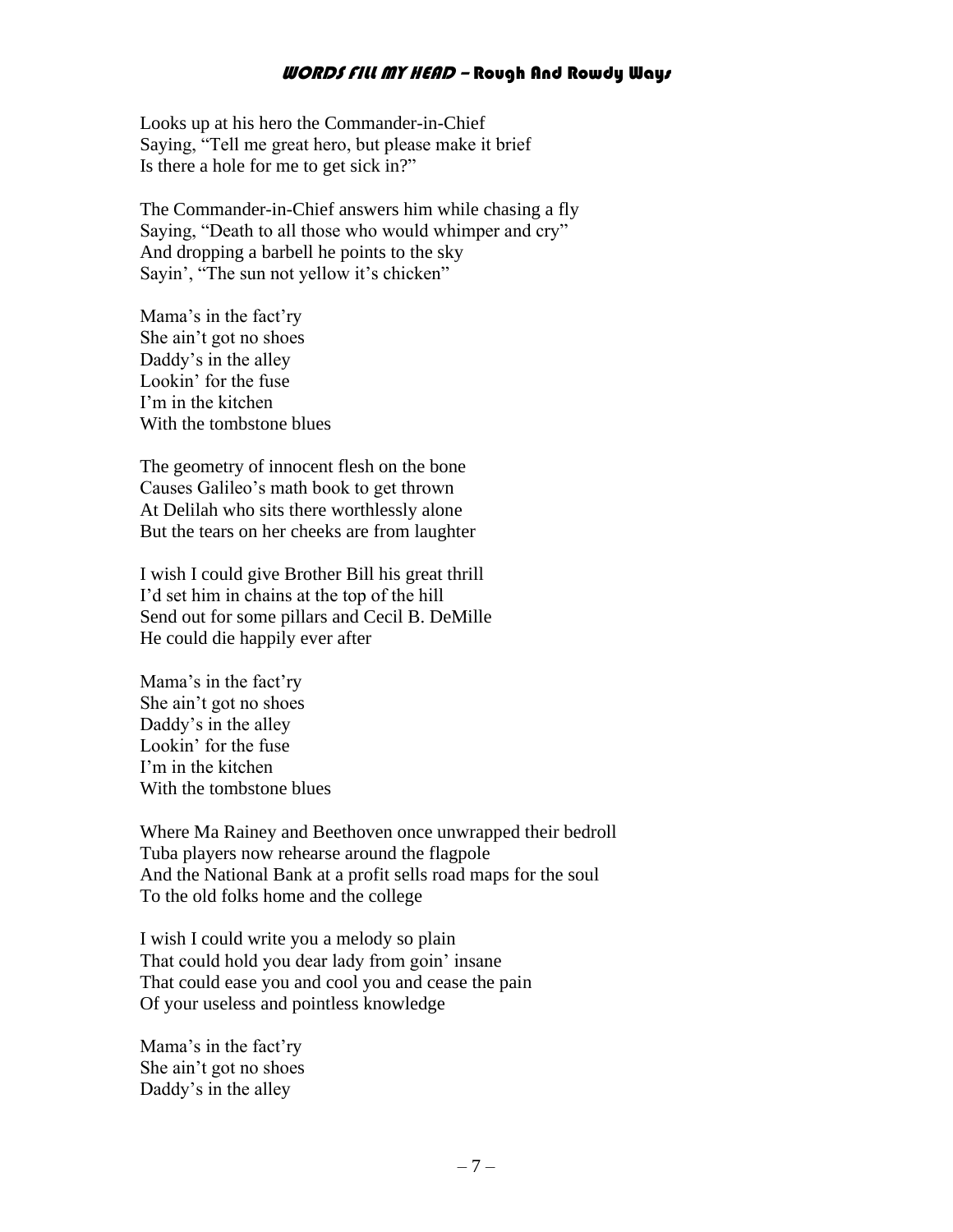Lookin' for the fuse I'm in the kitchen With the tombstone blues

### <span id="page-7-0"></span>**To Be Alone With You**

To be alone with you Just you and I Under the moon 'Neath the star-spangled sky I know you're alive And I am too My one desire Is to be alone with you

To be alone with you Even for just an hour In a castle high In an ivory tower Some people don't get it They just don't have a clue They wouldn't know what it's like To be alone with you

They say that nighttime is the right time To hold each other tight All our worldly cares will disappear And everything will come out right I wish the night was here Make me scream and shout I'd fall into your arms I'll let it all hang out I'll hound you to death That's just what I'll do I won't sleep a wink Till I'm alone with you

I'm collecting my thoughts in a pattern Movin' from place to place Steppin' out into the dark night Steppin' out into space What happened to me, darlin'? What was it you saw? Did I kill somebody? Did I escape the law?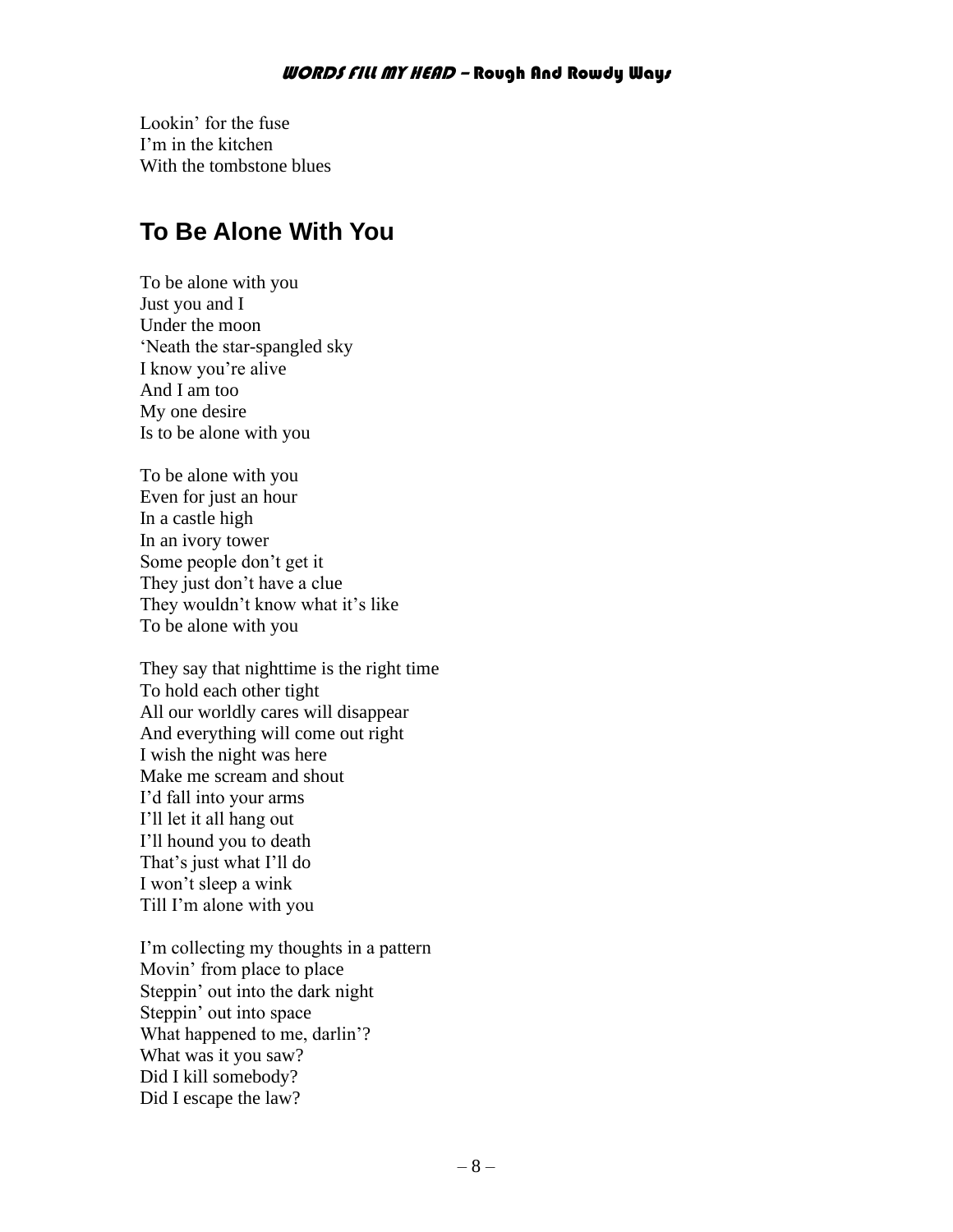Got my heart in my mouth My eyes are still blue My mortal bliss Is to be alone with you My mortal bliss Is to be alone with you

### <span id="page-8-0"></span>**What Was It You Wanted**

What was it you wanted? Tell me again so I'll know What's happening in there? What's going on in your show? What was it you wanted? Could you say it again? I'll be back in a minute You can tell me then

What was it you wanted? You can tell me, I'm back We can start it all over Get it back on the track You got my attention Go ahead, speak What was it you wanted When you were kissing my cheek?

Was there somebody looking When you give me that kiss? Someone there in the shadows Someone I might have missed? Is there something you needed? Somethin' I don't understand? What was it you wanted When you were holdin' my hand?

Whatever you wanted Slipped out of my mind Would you remind me again If you'd be so kind? Has the record been breakin'? Did the needle just skip? Is there somebody waitin'? Was there a slip of the lip?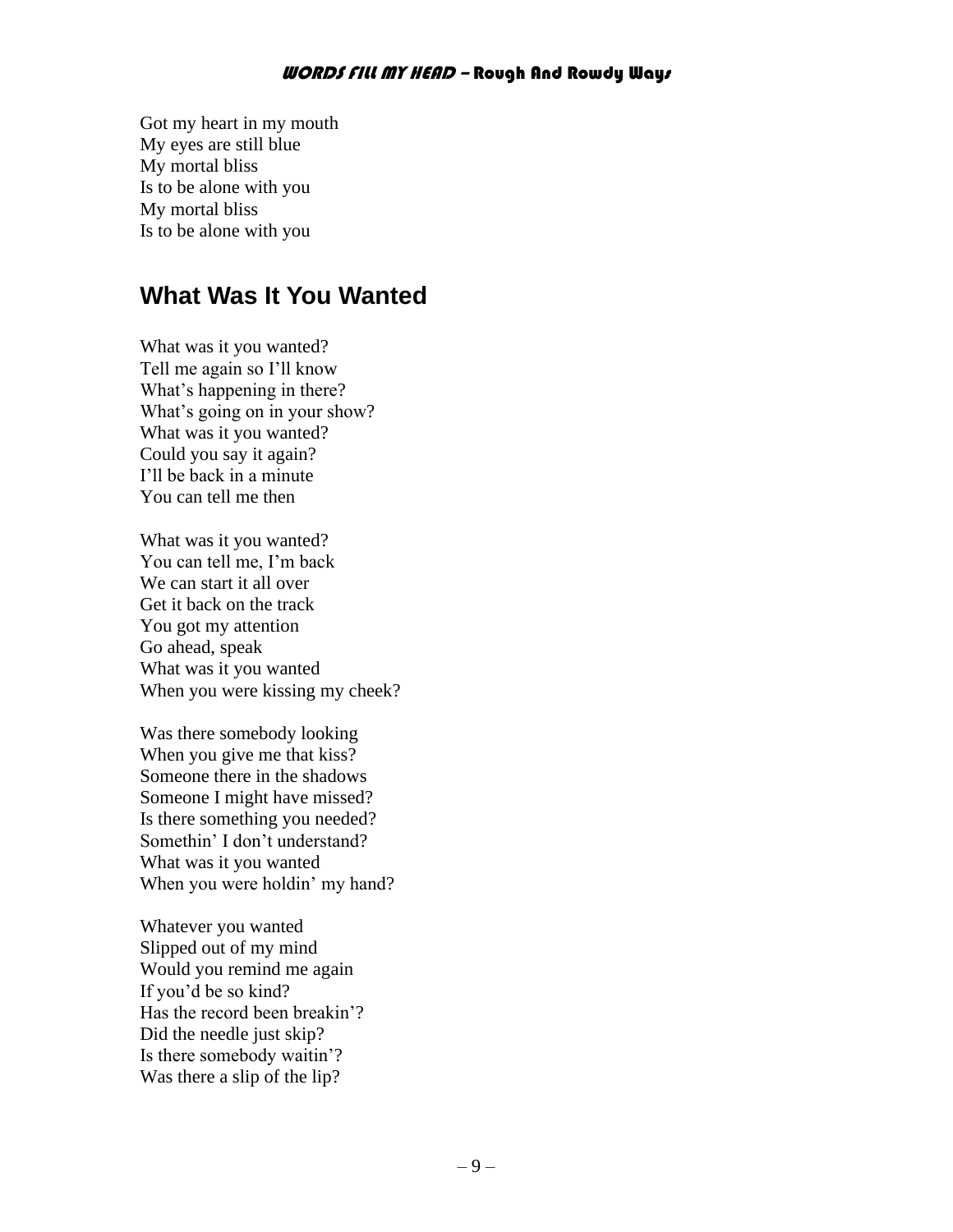What was it you wanted? I ain't keeping score Are you the same person That was here before? Is it something important? Or is it not? What was it you wanted? Tell me again I forgot

Whatever you wanted What could it be? Did somebody tell ya That you could get it from me? Somethin' come natural? Is it easy to say? Why do you want it? And who are you anyway?

Is the scenery changing? Am I gettin' it wrong? Is the whole thing goin' backwards? Are they playin' our song? Where were you when it started? Did you want it for free? What was it you wanted? Are you talkin' to me?

# <span id="page-9-0"></span>**Forever Young**

May God bless and keep you always May your wishes all come true May you always do for others And let others do for you May you build a ladder to the stars And climb on every rung And may you stay forever young

May you grow up to be righteous May you grow up to be true May you always know the truth And see the lights surrounding you May you always be courageous Stand upright and be strong And may you stay forever young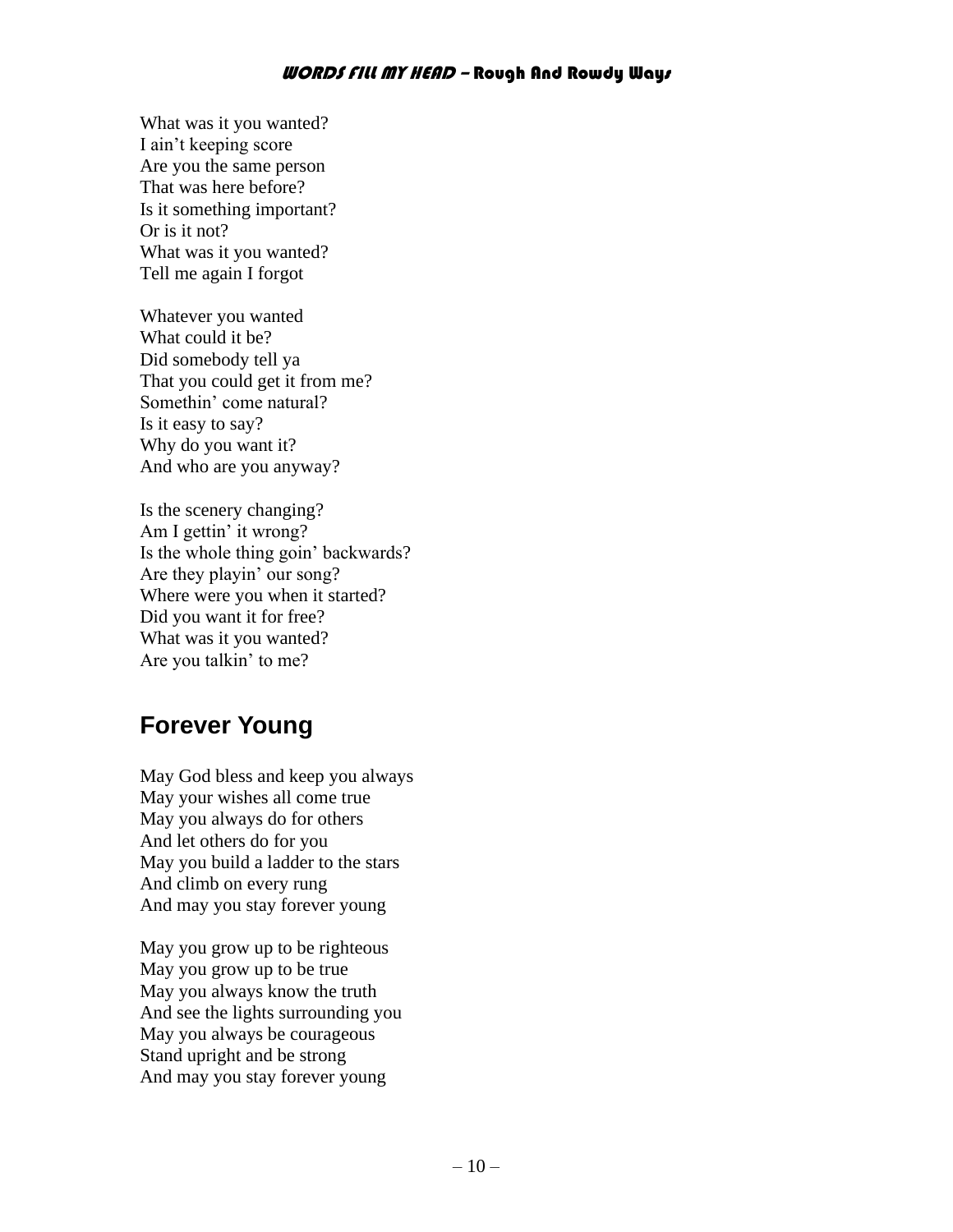May your hands always be busy May your feet always be swift May you have a strong foundation When the winds of changes shift May your heart always be joyful May your song always be sung And may you stay forever young

# <span id="page-10-0"></span>**Pledging My Time**

Well, early in the mornin' 'Til late at night I got a poison headache But I feel all right I'm pledging my time to you Hopin' you'll come through, too

Well, the hobo jumped up Came down naturally After he stole my baby He wanted to steal me But I'm pledging my time to you Hopin' you'll come through, too

Won't you come with me, baby? I'll take ya where ya wanna go If it don't work out You'll be the first to know I'm pledging my time to you Hopin' you'll come through, too

The room is so stuffy I can hardly breathe Ev'rybody's gone but me and you I can't be the last to leave I'm pledging my time to you Hopin' you'll come through, too

Well, they sent for the ambulance And one got sent Somebody got lucky But it was an accident I'm pledging my time to you Hopin' you'll come through, too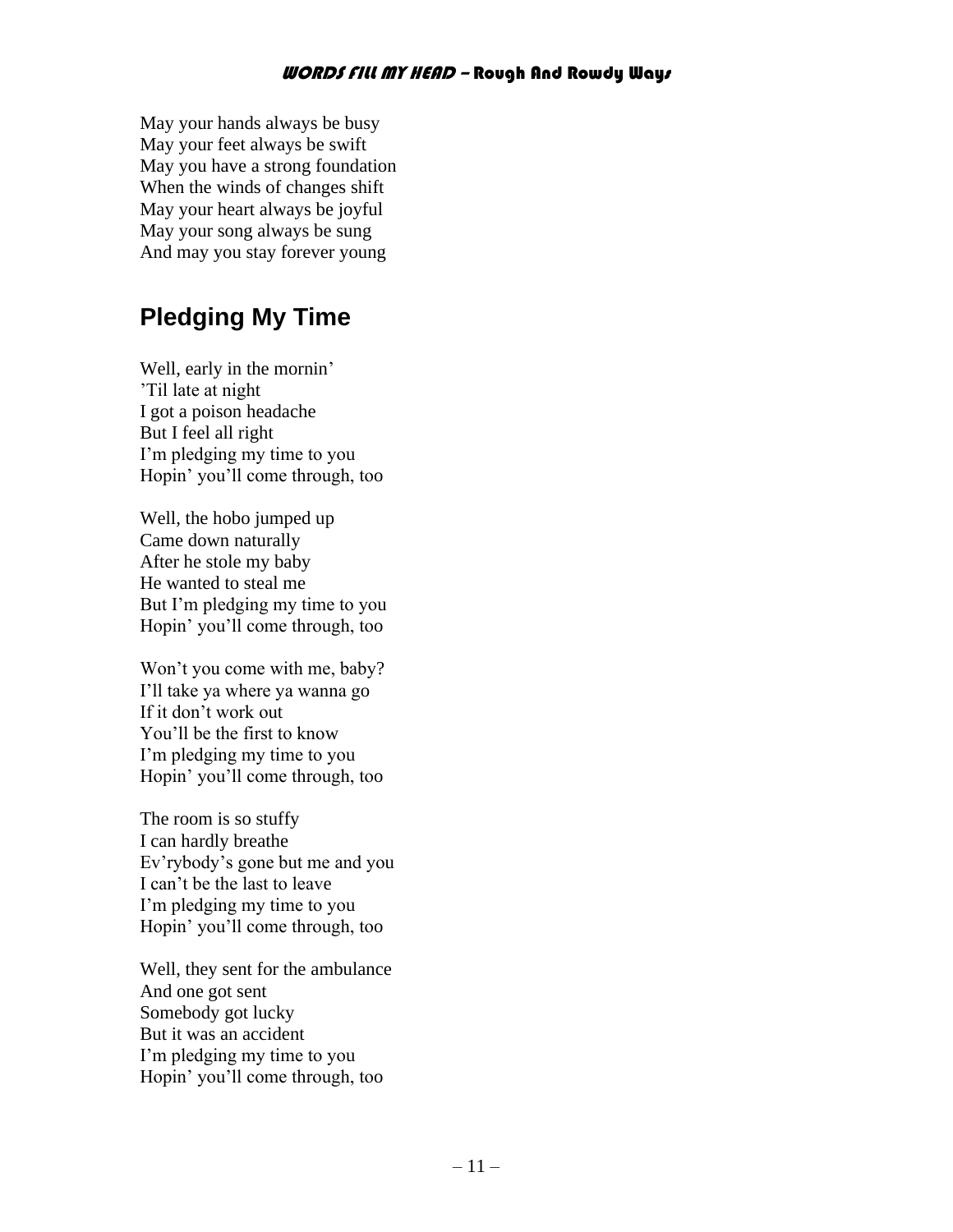### <span id="page-11-0"></span>**Wicked Messenger**

There was a wicked messenger From Eli he did come With a mind that multiplied the smallest matter When questioned who had sent for him He answered with his thumb For his tongue it couldn't speak, but only flatter

He stayed behind the assembly hall 'Twas there he made his bed Oftentimes he could be seen returning Until one day he just appeared With a note in his hand which read "The soles of my feet, I swear they're burning"

Ah, the leaves began a-fallin' The seas began to part And the people that confronted him were many And he was told but these few words Which opened up his heart "If ya cannot bring good news, don't bring any"

### <span id="page-11-1"></span>**Watching the River Flow**

What's the matter with me? Don't have much to say Daylight sneakin' through the window I'm still in this all-night café Walkin' to and fro beneath the moon Where the trucks are rollin' slow Sit on this bank of sand And watch the river flow

Wish I was back in the city In my true love's arms She likes older men They can't resist her charms If I had wings and I could fly I know where I would go Right now I'll sit right here Watch the river flow

People disappearin' everywhere you look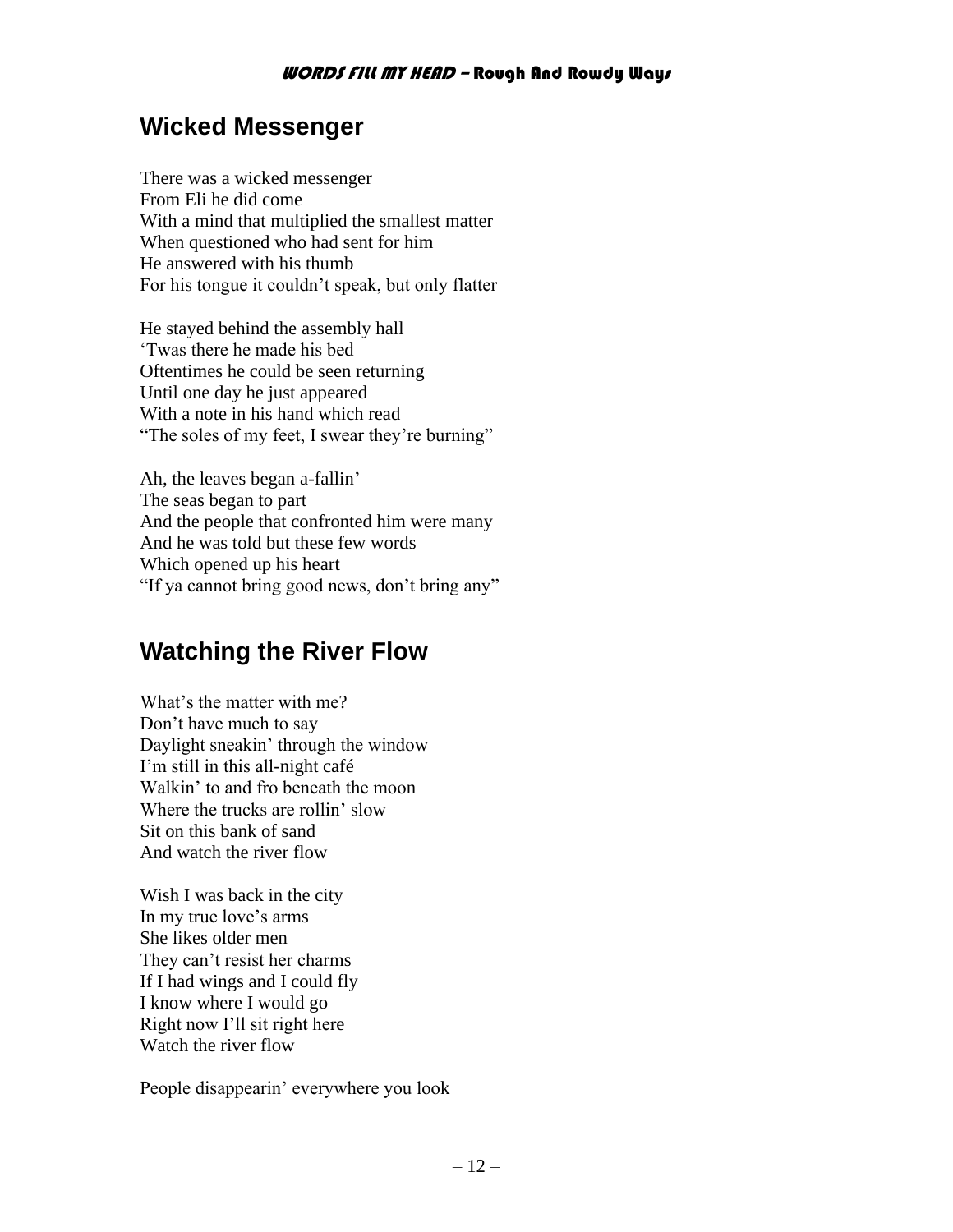Don't know where to draw the line Only yesterday I seen somebody Who was really in a bind This ol' river keep a-rollin', though Where it stop and where the wind might blow I sit right here And watch the river flow

People disappearing everywhere you look Ever stop and wonder why? Only yesterday I seen somebody Too sad to cry This ol' river keep a-rollin', though Where it stop and where the wind might blow I sit right here And watch the river flow

### <span id="page-12-0"></span>**Baby Blue**

Well, you must leave now, take what you need, you think will last But whatever you wish to keep, you better grab it fast Yonder stands your orphan with his gun Cryin' like a fire in the sun Look out the saints are comin' through And it's all over now, Baby Blue

Well, the highway is for gamblers, better use your sense Take what you have gathered from coincidence The empty-handed painter from your streets Is drawing crazy patterns on your sheets The sky, too, is folding over you Yes, and it's all over now, Baby Blue

All your seasick sailors, they're all rowin' home All your reindeer armies, they're all goin' home The lover who has just walked out your door Has taken all of his blankets from the floor The carpet, too, is movin' under you Yes, and it's all over now, Baby Blue

Leave your steppin' stones behind, something calls for you Forget the dead you've left, they will not follow you The vagabond who's rappin' at your door Is standin' in the clothes that you once wore Strike another match, go start anew